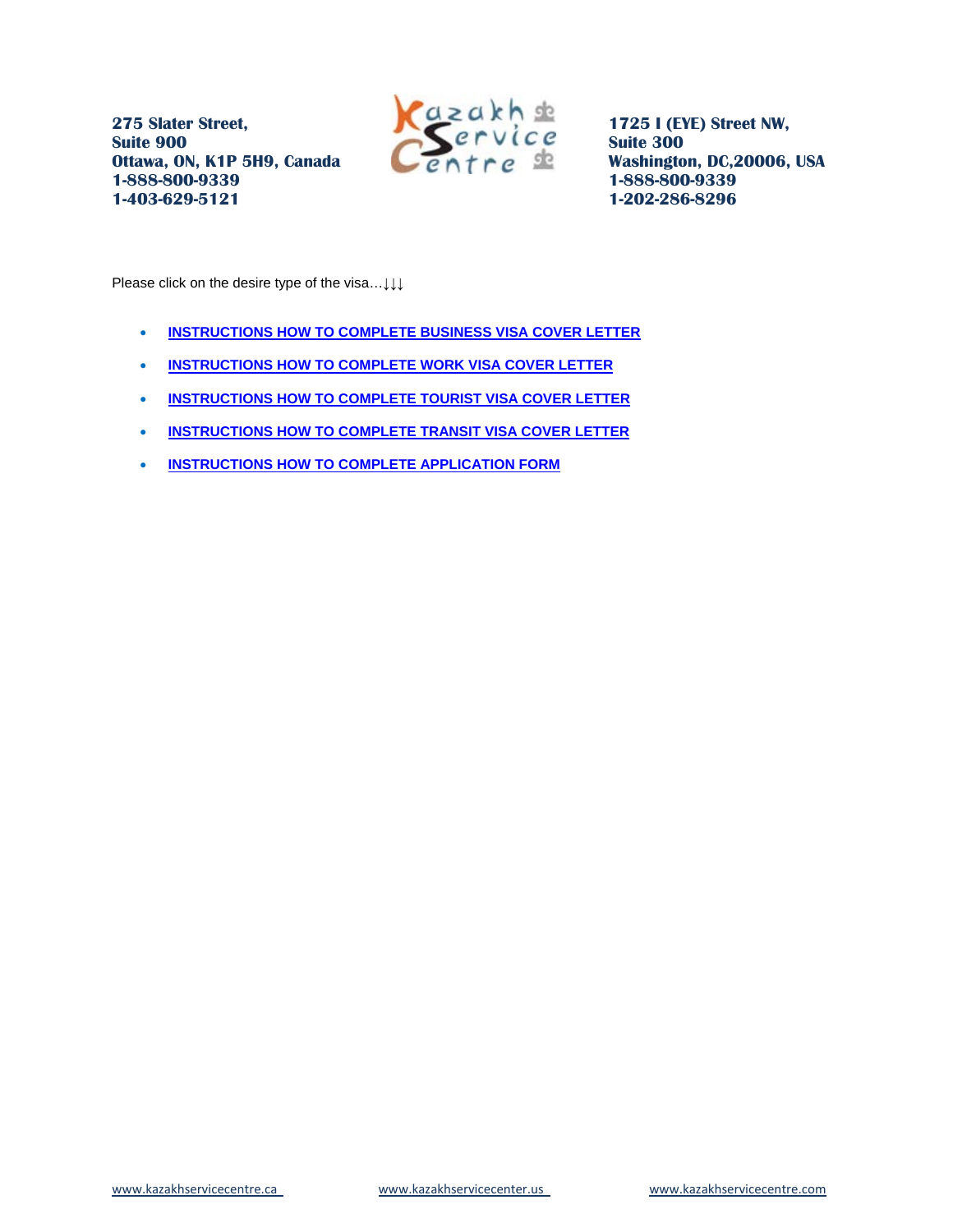

**1725 I (EYE) Street NW, Suite 300 Washington, DC,20006, USA 1-888-800-9339 1-202-286-8296**

# <span id="page-1-0"></span>**INSTRUCTIONS HOW TO COMPLETE BUSINESS VISA COVER LETTER**  $\bullet$  **517TU [to the top↑](#page-0-0)**

**IMPORTANT NOTICE:** Use computer to fill out PDF forms. You can save it for future use or for your records.

### **Please do not change this template.**

Please print the corporate template on your **Company letterhead** and sign it LEGIBLY using ONLY blue or black ink. Sufficient area was left in the template's header for corporate logo. If you cannot use this template for any reason (e.g., template when printed does not fit into your corporate letterhead format), contact us as soon as possible with your preferences so we send you a proper format.

# **If your company is planning to send several people, separate Cover Letter for each person must be submitted.**

#### **City and Country**

Many companies may have different office locations across the country/world but the standard letterhead they use can show only the Headquarters' details. To make it more efficient, use special field provided before the date (see tooltip pop-up message) to identify source location from where this Cover Letter will be sent.

#### **Date**

Use this date format DD/MM/YEAR to indicate the letter's date.

#### **Your Outgoing Reference Number (Optional)**

If your company uses a system to reference outgoing correspondence, use the optional field provided after the popup calendar to write the reference number. This field can be identified from tooltip pop-up message.

### **Number of Entries**

Use keyboard up or down arrow keys to select menu options for double-entry, triple-entry or multiple-entry business visa.

#### **Person Name and Position**

Write the full name of the person for whom the visa is being requested. The name should be as it appears in his/her passport or international travel document in the format Last, First, Middle Name.

Write his/her position/job title within the company. If he/she is a contractor or consultant (i.e., not an employee/direct hire of your company), write "Contractor" or "Consultant" but with the description of the area/specialization – e.g., "Drilling Consultant" or "Electrical Equipment Installation and Maintenance Contractor".

#### **Visa Duration**

Please see your LOI (letter of invitation) if applicable to obtain this information. Please contact us in case if need to translate the information from LOI.

#### **Visa Validity Start and End Dates**

Please see your LOI (letter of invitation) if applicable to obtain this information. Please contact us in case if need to translate the information from LOI.

#### **Business Purpose of Visits**

Describe the purpose of the visits within the fields provided by providing as many details as possible. Do not just write "business" as this may delay the application. For example, you can write something like "business meetings with John Doe of Company X to discuss supplies for Project Y".

#### **Description of Company Activities**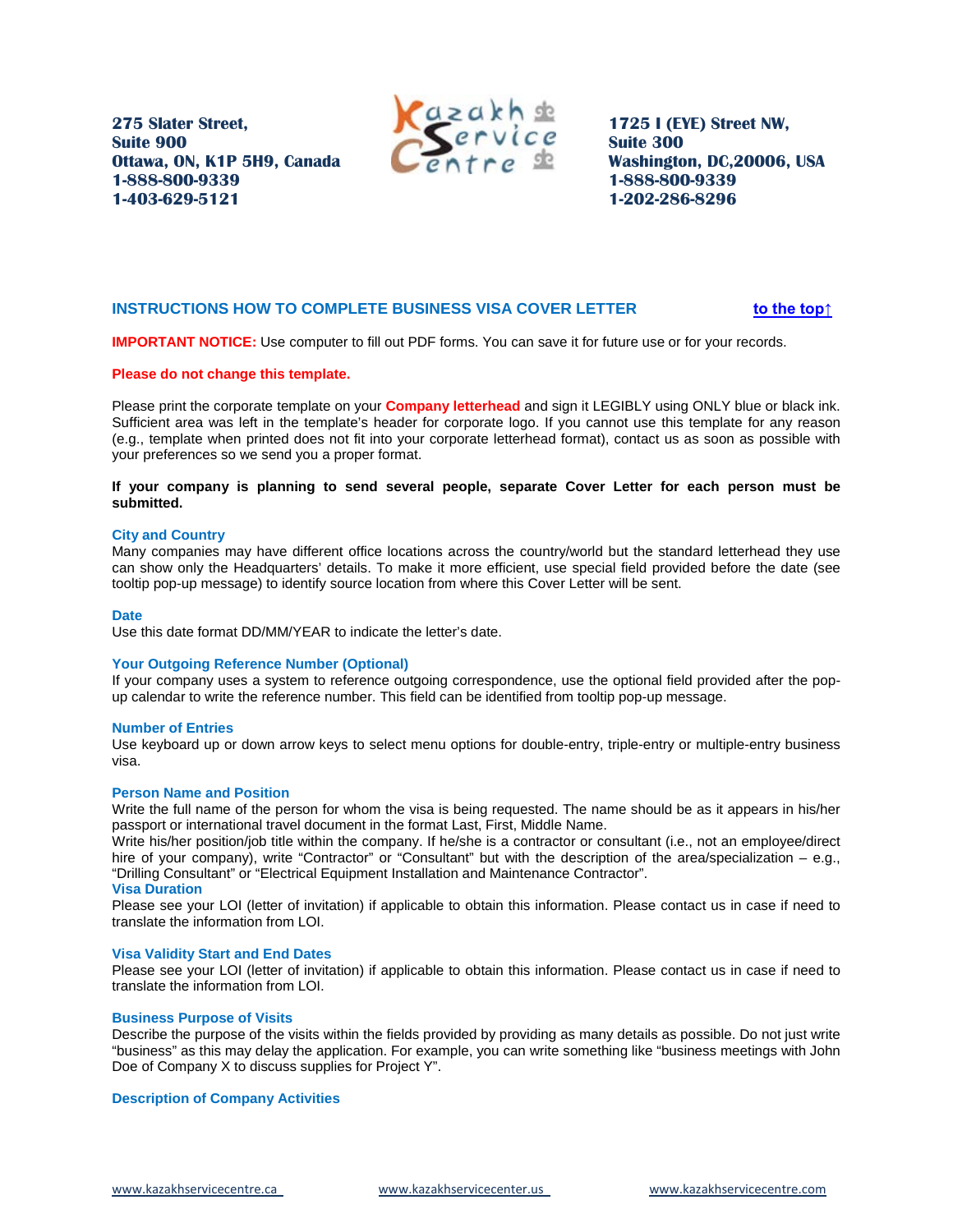

**1725 I (EYE) Street NW, Suite 300 Washington, DC,20006, USA 1-888-800-9339 1-202-286-8296**

Within the space provided, briefly describe the activities of your company such as products and/or services offered. If your corporate letterhead does not include the website address and if your company has a corporate website, write the address in this field.

Write the LOI  $\#$  (if applicable) - it should a handwritten number with possible digits indicating the record  $\#$  in the consular database of the Kazakhstan Ministry of Foreign Affairs.

It must be from a host company in Kazakhstan, the original of which should have been submitted to the Department of Consular Services of the Ministry of Foreign Affairs of Kazakhstan. It should indicate the following: name of applicant, passport #, name of inviting company, and validity. Inviting company should provide the confirmation number (visa support/telex) for your trip; the confirmation number is usually given in advance and written on the letter of invitation. **Please make sure that the spelling of Last, First and Middle Names in the Letter of Invitation, Application Form and Cover Letter are correct and exactly match those in the passport. Furthermore, please double check the passport # is also correct in all aforementioned documents. Otherwise, a mistake in one letter or digit could lead to rejection, and you would have to wait until correction is made.** 

**If you don't have LOI, we can arrange it for you, please see** Letter of Invitation (Visa Support).

#### **Signature**

After filling out the Cover Letter, print it on your corporate letterhead and sign it LEGIBLY using ONLY blue or black ink.

# **Address**

Write your postal address including postal code even if it is the same as in the logo area.

#### **Telephone**

Write your work telephone # - preferably your work direct landline or mobile so that we can faster contact you should it be needed.

### **Email**

Work email in case we need to contact you by email.

#### **Cover Letter's Date**

Use this date format DD/MM/YEAR to indicate the letter's date.

*<u>41Tu</u>* **[to the top↑](#page-0-0)**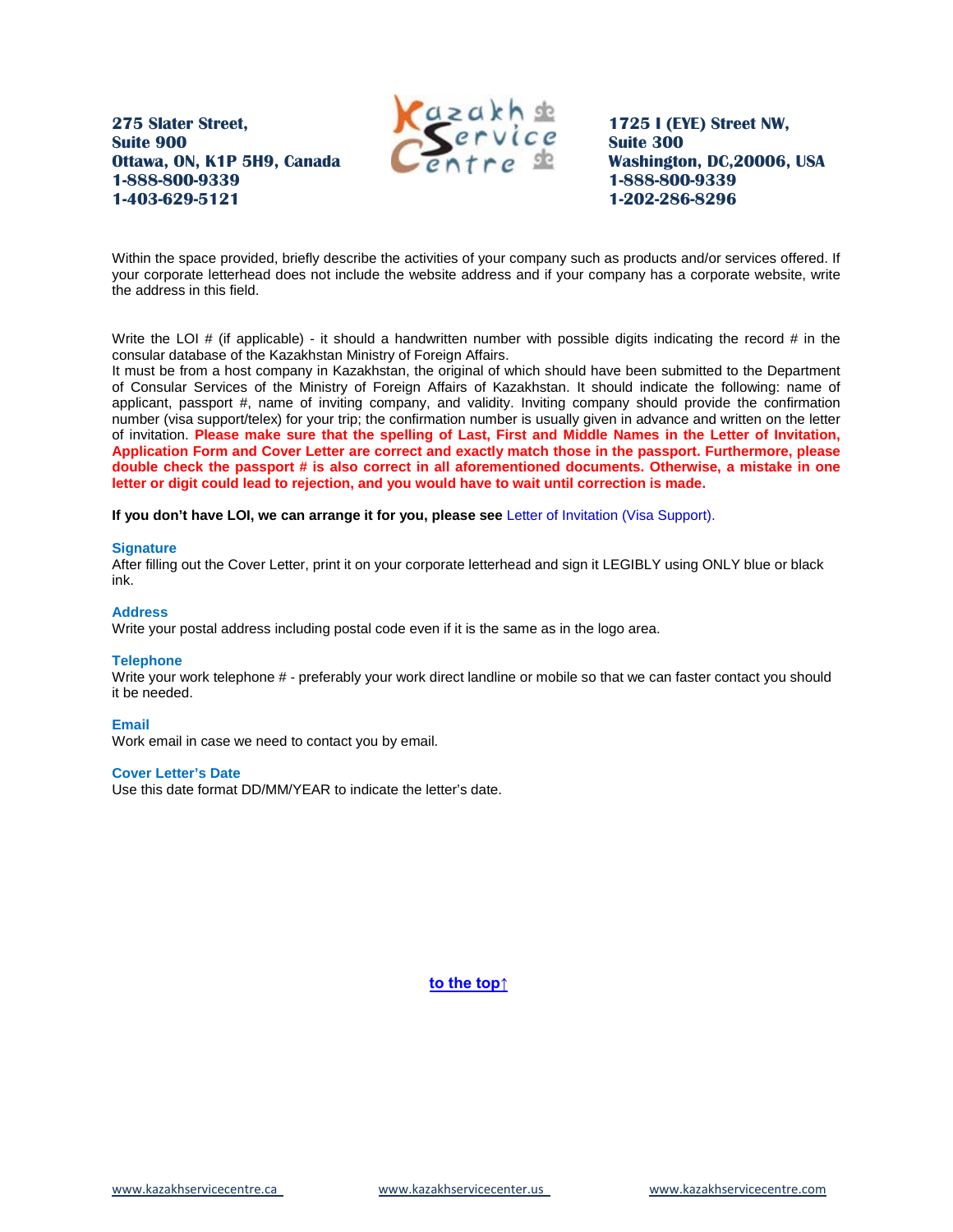

**1725 I (EYE) Street NW, Suite 300 Washington, DC,20006, USA 1-888-800-9339 1-202-286-8296**

# <span id="page-3-0"></span>**INSTRUCTIONS HOW TO COMPLETE WORK VISA COVER LETTER**  $\bullet$  **51TU [to the top↑](#page-0-0)**

**IMPORTANT NOTICE:** Use computer to fill out PDF forms. You can save it for future use or for your records.

**Please do not change this template.** You can save it for future use or for your records. Print it and sign it LEGIBLY using ONLY blue or black ink.

# **Name**

As it appears in your passport or international travel document in the format Last, First, Middle Name. **Address** 

Your preferred mailing address for all correspondence including postal code.

# **Phone Number**

Work, home or mobile telephone # where we can reach you urgently with regard to your application.

# **Email**

Work or personal email that you frequently check in case we cannot contact you by phone above.

**Period** 

Please see your LOI (letter of invitation) if applicable to obtain this information. Please contact us in case if need to translate the information from LOI.

# **Visa Validity Start and End Dates**

Please see your LOI (letter of invitation) if applicable to obtain this information. Please contact us in case if need to translate the information from LOI.

# **Purpose of Visit**

Summarize the purpose of your visit within the fields provided by providing as many details as possible. Do not write just "Work" as this may delay your application. You could write something like "Rotational work as Petroleum Engineer for Company X under Work Permit # XYZ".

# **Temporary Residence**

Include name, address and telephone information for your temporary accommodation in Kazakhstan.

# **Letter of Invitation (LOI)**

Provide its number and the term it covers. Please contact us in case if need to translate the information from LOI.

Your LOI must be from your employer in Kazakhstan, the original of which should have been submitted to the Department of Consular Services of the Ministry of Foreign Affairs of Kazakhstan. This letter must clearly state that applicant is invited to work in Kazakhstan under Work Permit (details of the Work Permit must be provided), and that visa being applied for is the work visa. The invitation must also indicate the following: name of applicant, name of inviting company, Work Permit number, its validity term and the visa term. Inviting company should provide the confirmation number (visa support/telex) for your trip; the confirmation number is usually given in advance and written on the Letter of Invitation. **Please make sure that the spelling of your Last, First and Middle Names in the Letter of Invitation, Work Permit, Application Form and Cover Letter are correct and exactly match those in your passport. Furthermore, please double check the passport # is also correct in all aforementioned documents. Otherwise, a mistake in one letter or digit could lead to rejection, and you would have to wait until correction is made.** 

# **Work Permit**

Provide its number and the term it covers. **Signature**  Print the Cover Letter and sign it LEGIBLY using ONLY blue or black ink. **Cover Letter's Date**  Use this date format DD/MM/YEAR to indicate the letter's date. *<u>41Tu</u>* **[to the top↑](#page-0-0)** 

[www.kazakhservicecentre.ca](http://www.kazakhservicecentre.ca/) www.kazakhservicecenter.us www.kazakhservicecentre.com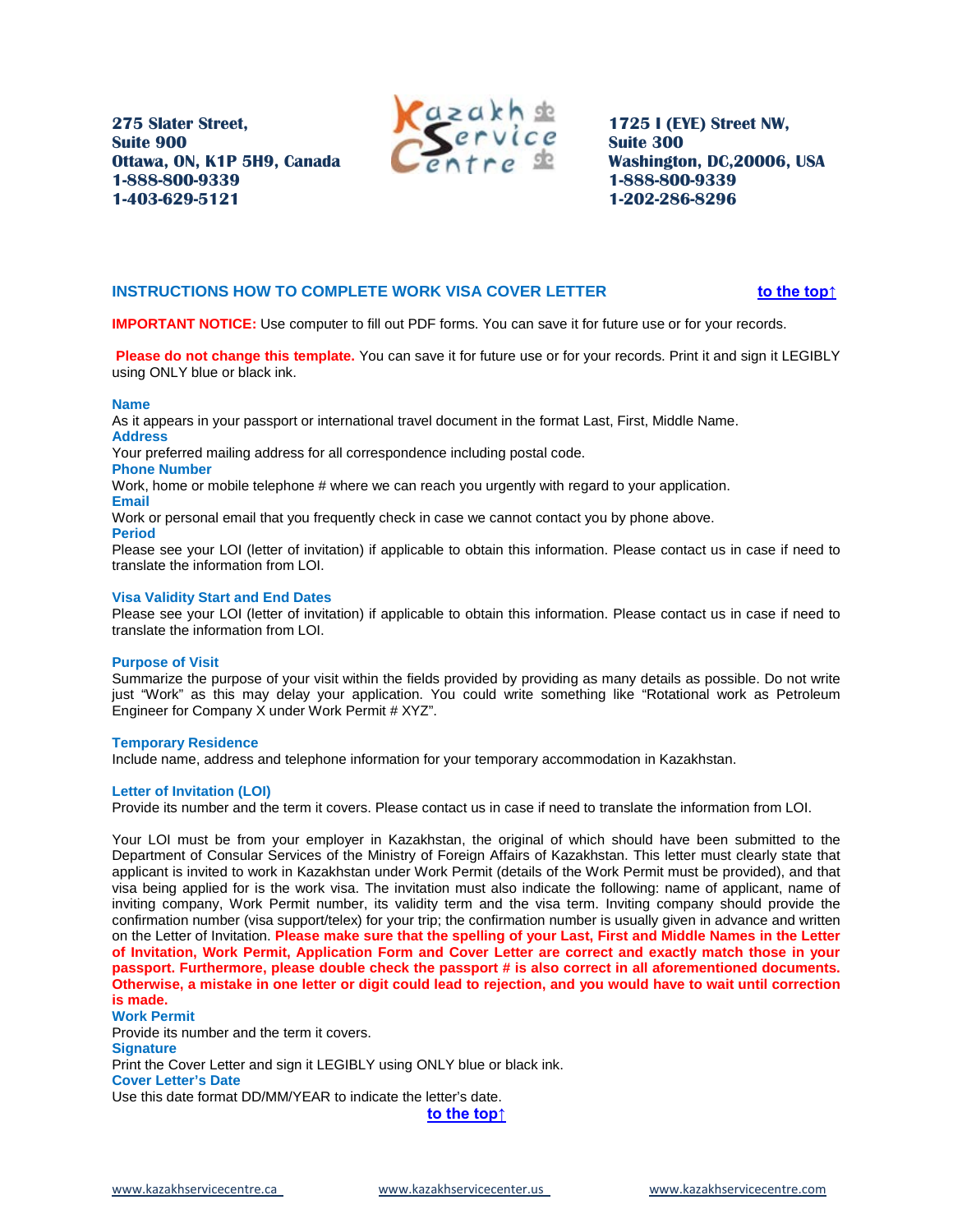

**1725 I (EYE) Street NW, Suite 300 Washington, DC,20006, USA 1-888-800-9339 1-202-286-8296**

# <span id="page-4-0"></span>**INSTRUCTIONS HOW TO COMPLETE TOURIST VISA COVER LETTER**  $\bullet$  **51TU [to the top↑](#page-0-0)**

**IMPORTANT NOTICE:** Use computer to fill out PDF forms. You can save it for future use or for your records.

**Please do not change this template.** You can save it for future use or for your records. Print it and sign it LEGIBLY using ONLY blue or black ink.

#### **Name**

As it appears in your passport or international travel document in the format Last, First, Middle Name.

# **Address**

Your preferred mailing address for all correspondence including postal code.

# **Phone Number**

Work, home or mobile telephone # where we can reach you urgently with regard to your application.

# **Email**

Work or personal email that you frequently check in case we cannot contact you by phone above.

#### **Period**

Indicate period up to 30 days or more if your Visa is multiple entry. Canadians do not need the Letter of Invitation (LOI) for single-entry tourist. In all other cases, the LOI with the visa support # would be required.

#### **Purpose of Visit**

Summarize the purpose of your visit within the fields provided by providing as many specific details as possible. Do not just write "tourist" as this may delay your application. For example, you can write something like "sightseeing of Almaty and Astana monuments, markets, museums". Also add your invitation organization (Tourist Company) name and phone if applicable.

#### **Hotel Information**

Include name, address and telephone information for your hotel(s) in Kazakhstan. If you do not plan to stay at a hotel (e.g., camping in tents or in RV), then explain your plans for accommodation. Please note that if you write "stay at a friend's", then most likely you will need to apply for private visa.

# **Signature**

Print the Cover Letter and sign it LEGIBLY using ONLY blue or black ink.

# **Cover Letter's Date**

Use this date format DD/MM/YEAR to indicate the letter's date.

**<u>10 the top↑</u>** 

[www.kazakhservicecentre.ca](http://www.kazakhservicecentre.ca/) www.kazakhservicecenter.us www.kazakhservicecentre.com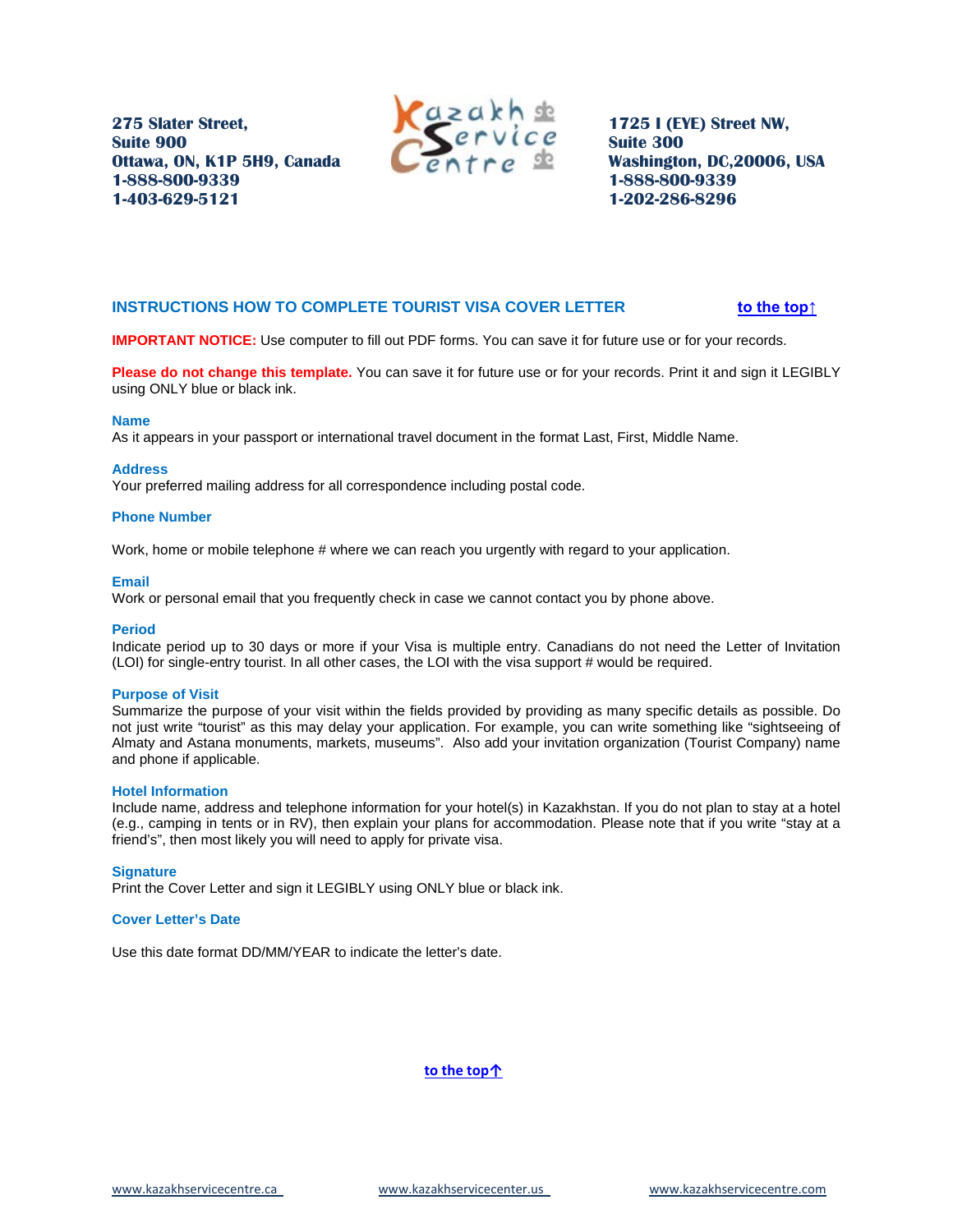

**1725 I (EYE) Street NW, Suite 300 Washington, DC,20006, USA 1-888-800-9339 1-202-286-8296**

# <span id="page-5-0"></span>**INSTRUCTIONS HOW TO COMPLETE TRANSIT VISA COVER LETTER**  $\text{31}$  **[to the top↑](#page-0-0)**

**IMPORTANT NOTICE:** Use computer to fill out PDF forms. You can save it for future use or for your records.

**Please do not change this template.** You can save it for future use or for your records. Print it and sign it LEGIBLY using ONLY blue or black ink.

#### **Name**

As it appears in your passport or international travel document in the format Last, First, Middle Name.

#### **Address**

Your preferred mailing address for all correspondence including postal code.

# **Phone Number**

Work, home or mobile telephone # where we can reach you urgently with regard to your application.

#### **Email**

Work or personal email that you frequently check in case we cannot contact you by phone above.

### **Type of the Visa**

Single of Multiple, please check the relevant box.

# **Period**

Indicate period up to 5 days.

#### **Purpose of Visit**

Summarize the purpose of your visit within the fields provided by providing as many specific details as possible. Do not just write "Transit" as this may delay your application. Also add final destination country and how are you planning to reach this country via Kazakhstan.

#### **Hotel Information**

Include name, address and telephone information for your hotel(s) in Kazakhstan. If you do not plan to stay at a hotel (e.g., camping in tents or in RV), then explain your plans for accommodation. Please note that if you write "stay at a friend's", then most likely you will need to apply for private visa.

#### **Signature**

Print the Cover Letter and sign it LEGIBLY using ONLY blue or black ink.

### **Cover Letter's Date**

Use this date format DD/MM/YEAR to indicate the letter's date.

# **<u>10 the top↑</u>**

[www.kazakhservicecentre.ca](http://www.kazakhservicecentre.ca/) www.kazakhservicecenter.us www.kazakhservicecentre.com